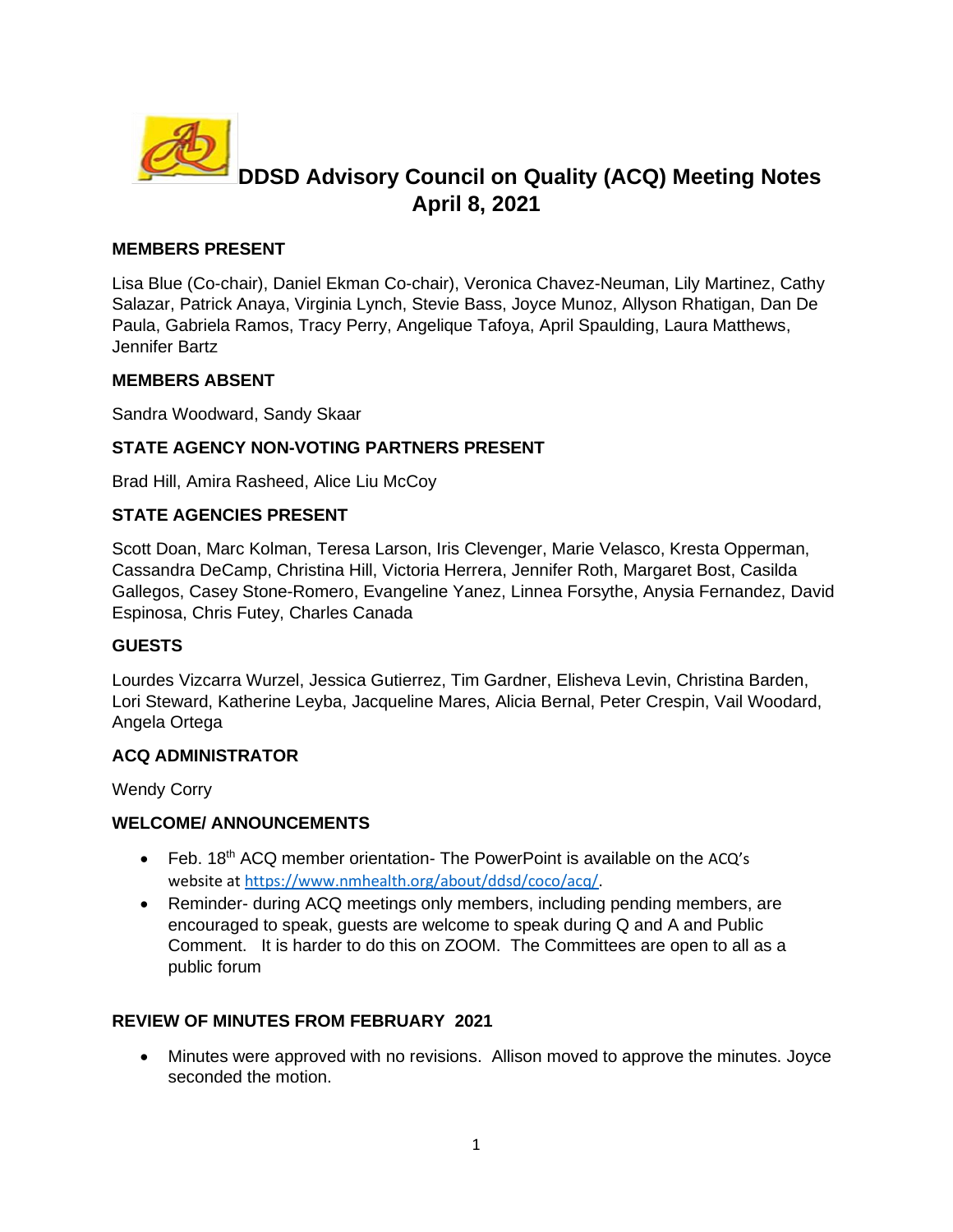## **COVID-19 UPDATE/DIRECTOR'S UPDATE- Scott Doan**

COVID Update

- Scott provided the details of NM waivers COVID numbers including vaccine data which are attached to the minutes.
- Per the Governors Mandate, DDSD and DOH are highly encouraged to take the vaccine, but it isn't required. DDSD issued a memo on April 1 to increase vaccine effort on all waivers. DDSD described the various steps they have taken to encourage and increase vaccination efforts.
- Department of Health has moved into phase 2 of the vaccine efforts. All individuals 16 and over are eligible for the vaccine (only Pfizer-BioNTech is authorized for those 16 and over). Continuing to prioritize people ages 75 and over along with 60 and over with chronic conditions. They can schedule their vaccine without an event code.
- Please notify Scott if you need assistance with vaccines.
- DDSD released a memo on April 1 on therapy and behavioral support consultation. Provided guidance to therapist, behavioral health consultants and family members/individuals on how to receive services in the community. Therapy and behavioral health visits are allowed in the community, at the person's home and virtually, as long as individuals are following COVID-19 safe guidelines.
- DDSD is continuing to re-open cautiously, safely, and slowly. Memo issued on March 15 specific to day services for DD, Mi Via, SGF and Supports Waivers. Facility based day programs continue to be closed until further notice. Day services are still allowed in the home, in the community, or virtually.
- A few parents discussed the impact of the pandemic on their medically fragile children and the difficulties involved in weighing the risk of continued isolation versus the medical risk if people return to school/community outings.
- Discussion on family's desire to know the vaccination status of staff versus the staff's right to privacy.

Non COVID Updates

- The Jackson litigation: 7 out of 10 areas have been disengaged with 3 areas remaining.
- The DD waiver renewal application has been submitted to CMS.
- The Medically Fragile waiver renewal application has also been submitted. DDSD and HSD are incorporating things learned from the pandemic on remote servicesexpanding the use of assistive technology and remote technology- and building this into the waivers going forward.

Standing Committee Updates as Requested:

- MI Via Matters-Stevie Bass. This will be an ongoing agenda item. Mi Via contacts for this committee are Stevie Bass, Brad Hill, and Amira Rasheed.
- One of the purposes of this committee is to assist the state with policy recommendations.
- A concern was raised regarding a possible State policy change for Mi Via participants that is resulting in service reductions to some people. Scott and other senior DDSD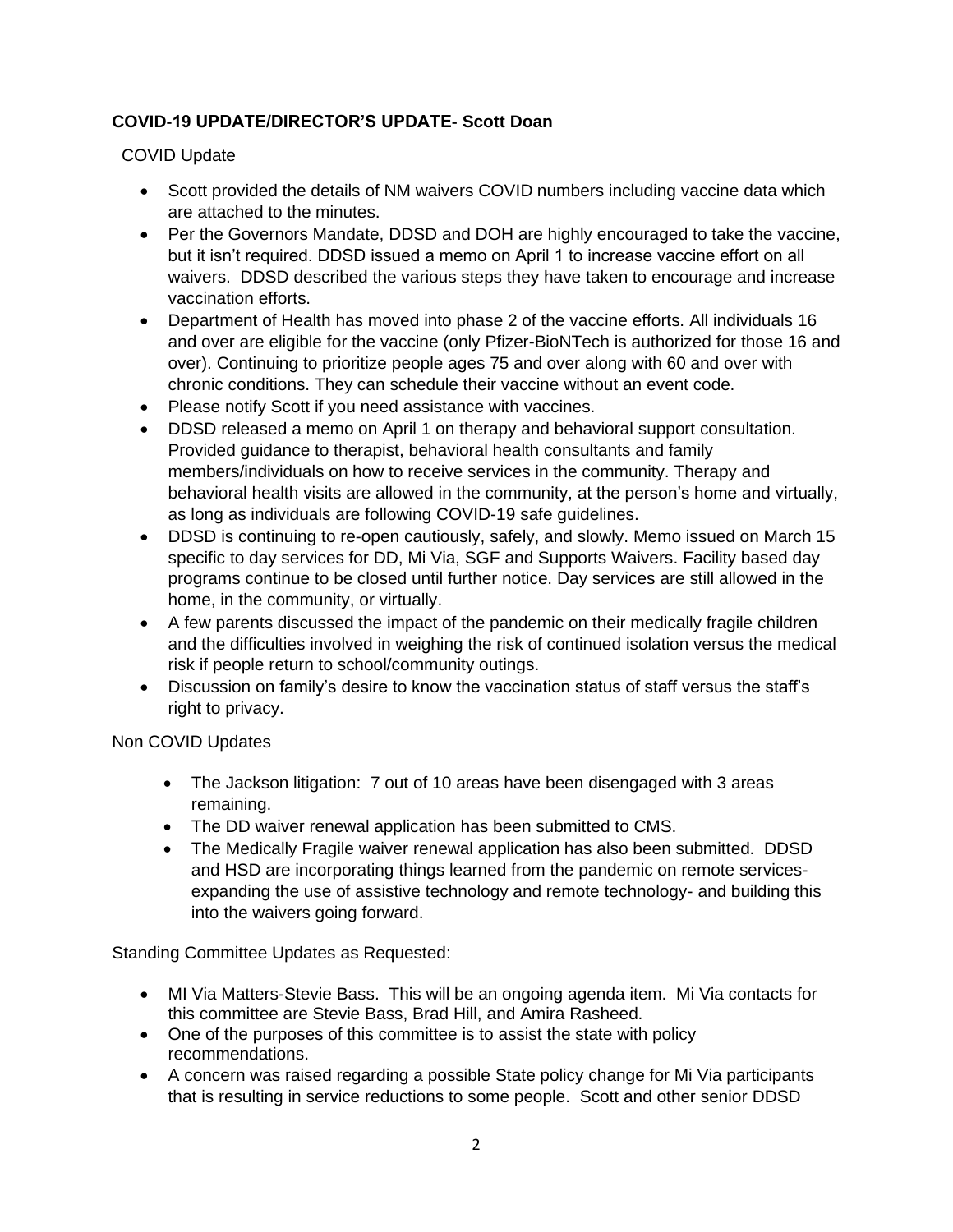leadership will meet with Disability Rights as soon as possible to discuss specifics and resolve this issue. DDSD emphasized there has not been a policy change and is not aware of reductions in service. A status report on this concern will be put on the agenda for the next ACQ meeting.

• There was a question for the Waitlist Comm. regarding the expected number of waiver allocations and also offer letters that will be sent next year for the Supports Waiver. Answer- there is no information yet as DOH is waiting for the state's FY22 budget approval.

## **Electronic Visit Verification (EVV) update- Marc Kolman and HSD**

- There is currently a high percentage of compliance using Interactive Voice Recognition for EVV. Agencies are using it and using it fairly effectively. A couple of issues.
- There were concerns about NM payroll tax; all those payments have been made as of March 25.
- The coordination between DDSD, HSD and a number of vendors to respond to individual questions has improved.
- Weekly updates are now provided for multiple waiver groups.
- Agencies were surveyed about a month ago to get contact information for EVV. Now have an EVV distribution list to ensure the right people are receiving updates.
- Phase 2 was scheduled to begin as soon as April but will be delayed until late Summer/early Fall to ensure more effective implementation.
- Discussion on whether or not to have a separate newsletter for Mi Via participants. Having information on all the waivers can be confusing, however some providers do need information on all the waivers. DDSD will work on providing more clarity in the newsletters. The HSD community education bureau will now assist with this. The use of acronyms is still a problem.

## **DISCUSSION ON MCO ENGAGEMENT WITH THE ACQ**

- The ACQ Exec. Comm. met with HSD to brainstorm options of how we can all address this ongoing concern. The following ideas were presented to the ACQ:
- HSD can present data quarterly on DD waitlist community benefits enrollment
- Ask MCOs to present information on community benefits services utilized by their DD waitlist members (quarterly? semi-annual?)
- Ask MCOs to present information on trainings conducted or received in the area of supporting members with (both waiver and non-waiver). Could include brainstorming on how trainings could be more effective, possible collaboration with the ACQ.
- HSD (and MCO's?) could do a presentation on the basics of MCO's and Community Benefits, roles, and responsibilities, who does what, relationship with HSD, etc.
- Invite MCO's as guests to all ACQ meetings so they become more familiar with the ACQ and the issues coming up but not as presenters
- Host two "Coordination of Benefits" meetings to include the MCO's, DDSD and HSD, open to all, to identify barriers and discuss outreach efforts/strategies to inform DD waitlist members of community benefits. Possibly also brainstorm other training ideas.
- Ask the ACQ Wait List Comm. to add coordination of benefits as a regular agenda item at their meetings to address outreach efforts/strategies to inform DD waitlist members of community benefits